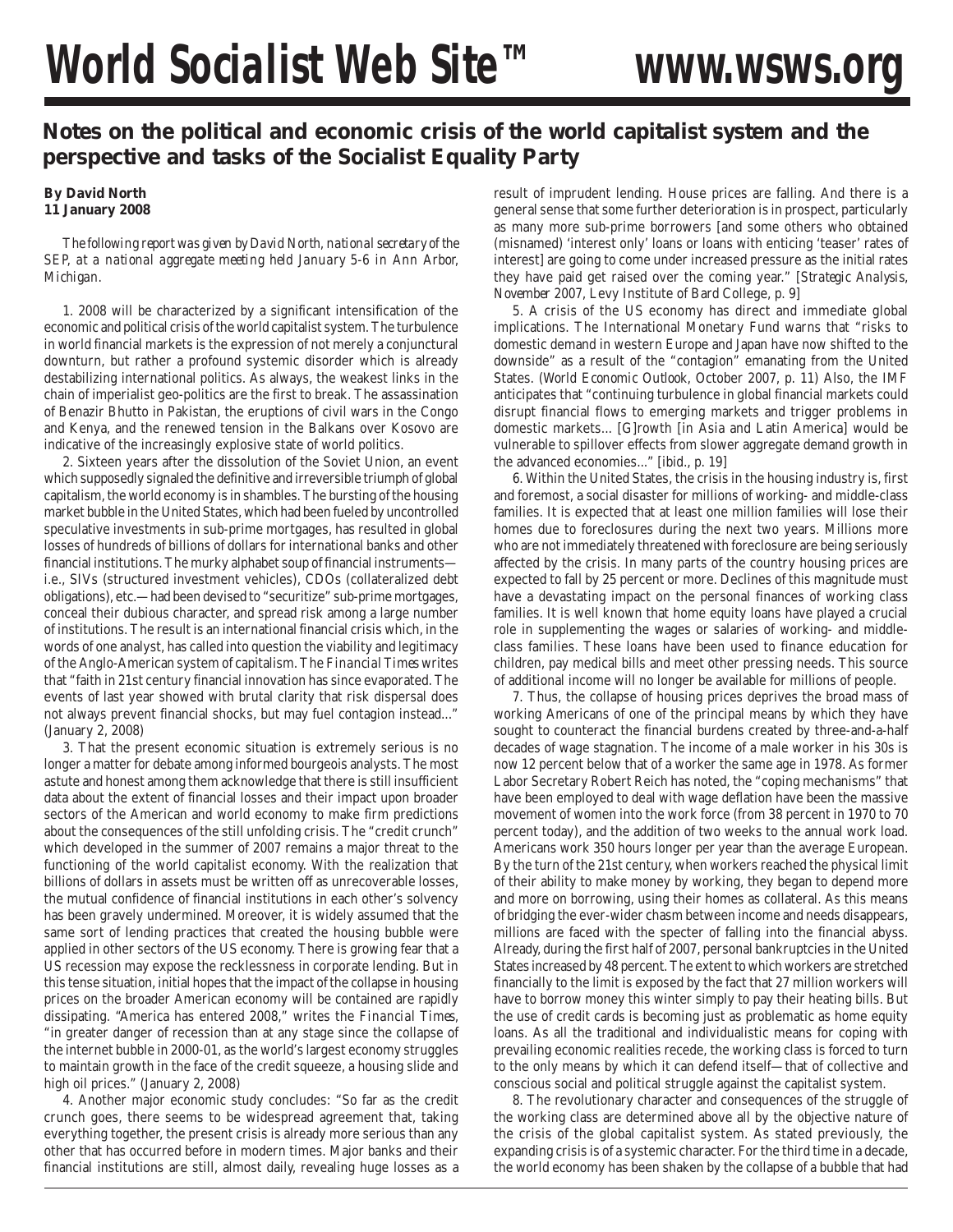been created by massive financial speculation. The East Asian financial crisis, which erupted in the summer of 1997, engulfed the economies of Thailand, Malaysia, Indonesia, South Korea, the Philippines and Singapore, and came close to triggering an international financial meltdown. This was prevented by massive counter-measures by the International Monetary Fund, which funded country-wide bailouts to the tune of billions of dollars to prevent a series of cataclysmic national defaults. The vulnerability of the US equity markets to the Asian crisis was reflected in the upheavals on Wall Street. On just one day, October 27, 1997, the Dow Jones average fell 554 points (7.2 percent) in response to turmoil on Asian currency markets. Subsequent efforts to stabilize Wall Street, particularly with low interest rates, further inflated the investment bubble that had begun to develop in the mid-1990s. By 2000, the unsustainable character of the "dot.com" craze, characterized by "irrational exuberance," had become all too clear. The bubble burst, and the subsequent crash led to the first recession in a decade. Again, the response of the Federal Reserve was to lower interest rates to their lowest levels in decades and flood the economy with liquidity. The means employed to contain the bursting of the dot.com bubble set the stage for the frenzied speculation in the US housing market. The highly speculative character of the housing market was widely recognized, but financial policy makers believed that its continued growth, however dubious in nature, was required in order to prevent a relapse into recession. As noted by the Levy Economics Institute, "The rise in personal expenditure, on which continuous growth of the US economy largely depended after 2001, was directly and indirectly caused by the hysterical boom in the housing market." [*Strategic Analysis*, *November 2007*, p. 7]

9. The persistent tendency toward the creation of speculative bubbles arises out of deep-rooted contradictions in the development of the world capitalist system, especially bound up with the historical decline in the global position of American capitalism. The long-term decline in the profitability of US-based industry has propelled the drive by American financial institutions for alternative sources of high returns on investment. The mode of existence of the American ruling elite has been characterized for the last 30 years by the ever-wider separation of the process of wealth accumulation from the processes of industrial production. The latter is of interest to the ruling elite only where the availability of cheap labor provides the possibility of realizing a rate of profit large enough to satisfy its demand for ultra-high levels of personal enrichment.

10. The parasitic character of the American ruling elite is inextricably bound up with the extreme intensification of militarism. In the final analysis, the wars in Iraq and Afghanistan—while exploiting the events of 9/11 as a pretext—grew out of the drive by the American ruling class to maintain the hegemonic global position of the United States. The doctrine of preventive war, unveiled by the Bush administration in 2002, remains in place. The geo-political and economic challenges posed by existent or emerging rivals are to be counteracted through the exercise of military power. The setbacks suffered in Iraq, far from diminishing the aggressive impulses of US imperialism, have created new imperatives for the deployment of US power. The threats against Iran have escalated in response to the fragility of the American position in Iraq.

11. As for the war in Iraq, the slight abatement of violence in Iraq does not mean that Bush's "surge" has been successful, let alone that the war is drawing to a close. To a certain extent, the temporary decline in violence reflects the degree to which "ethnic cleansing" of neighborhoods—the product of the US invasion—has been carried out. There is also the effect of the massive loss of life that has already been suffered in Iraq. But the outcome of the US invasion has been a tremendous intensification of the social and political contradictions within the country and region. The escalating conflict between Turkey and Iraqi Kurds threatens to break out at any time into full-scale war. At any rate, there exists—apart from the development of a powerful anti-war movement of the American and international working class—no prospect for the withdrawal of US troops in the foreseeable future. As writer Nir Rosen observed in a recent article in the journal *Current History*, "The

US surge is merely a way to kick the problem of Iraq down to the next administration, but the truth is that American soldiers will never leave Iraq. The large bases in Anbar province, such as Al Assad and Taqadum, are built to last—'an enduring presence,' as one Marine officer told me. Located in the remote desert, virtually impregnable and only occasionally targeted by mortars, these bases will remain for decades." [December 2007, p. 413]

12. During the five years since the invasion of Iraq, the strategic position of the United States has deteriorated. Particularly in Central Asia, whose domination is considered by Washington to be essential to the project of global hegemony, the United States is confronted with a more challenging environment. The revival of Russian influence in the region and the continuing economic expansion of China and India are seen as a potential constraint on the imperial ambitions of the United States.

13. For the strategists of American imperialism, the issue of China looms ever larger. The unabated growth of China's economic strength which must assume an ever more overt military form—is widely seen as incompatible with the global interests of the United States. The recent formation of the new American military center for Africa—AFRICOM is a direct response to steadily expanding Chinese influence on that continent. But the conflict between China and the United States for influence in East Asia is fraught with even greater and more immediate tension. As foreign policy expert Christopher Layne has written: "If the United States tries to maintain its current dominance in East Asia, Sino-American conflict is virtually certain, because US grand strategy has incorporated the logic of anticipatory violence as an instrument for maintaining American primacy. For a declining hegemon, 'strangling the baby in the crib' by attacking a rising challenger preventively—that is, while the hegemon still holds the upper hand militarily—has always been a tempting strategic option." [*Current History*, January 2008, pp. 16-17]

14. The drive toward war arises inexorably out of the global geopolitical interests and ambitions of the American bourgeoisie. It is also a product of the increasingly malignant state of social relations within the United States. The staggering growth in the levels of economic inequality over the past three decades signifies the build-up of extreme social tensions beneath the surface of official political life and outside the channels of media-sanctioned public discourse. Imperialist militarism is among the most important political instruments employed by the ruling elites to prevent social tensions from assuming the form of domestic class conflict.

15. Recent studies by Edward N. Wolff of the Levy Economics Institute of Bard College document the extreme levels of social inequality in the United States. The statistics relating to the allocation of wealth and income reveal the extraordinary degree of social stratification. The top 1.0 percent of the population holds 34.3 percent of the net worth of households in the USA. The next 4.0 percent holds 24.6 percent, and the next 5.0 percent holds 12.3 percent. All in all, the richest 10 percent of the population holds just about 71 percent of the national household wealth. The next 10 percent holds just 13.4 percent of the wealth. The bottom 80 percent of American households accounts for just 15.3 percent of wealth. Those who fall in the third quintile own just 3.8 percent of the wealth. The bottom 40 percent of households possesses just 0.2 percent of wealth!

16. When non-home wealth is considered, the stratification is even greater. The top 1.0 percent of households owns 42.2 percent of nonhome wealth. The top 10 percent owns just under 80 percent of nonhome wealth. The bottom 80 percent owns 7.5 percent of non-home wealth. The poorest 40 percent report a -1.1 percent of non-home wealth.

17. Measuring income, the top 1.0 percent receives 20 percent of the total. The top 10 percent receives 45 percent of total income. The bottom 80 percent receives 41.4 percent. The poorest 40 percent accounts for just 10.1 percent of income.

18. Another extremely interesting set of statistics relates to the financial condition of households falling within the middle three quintiles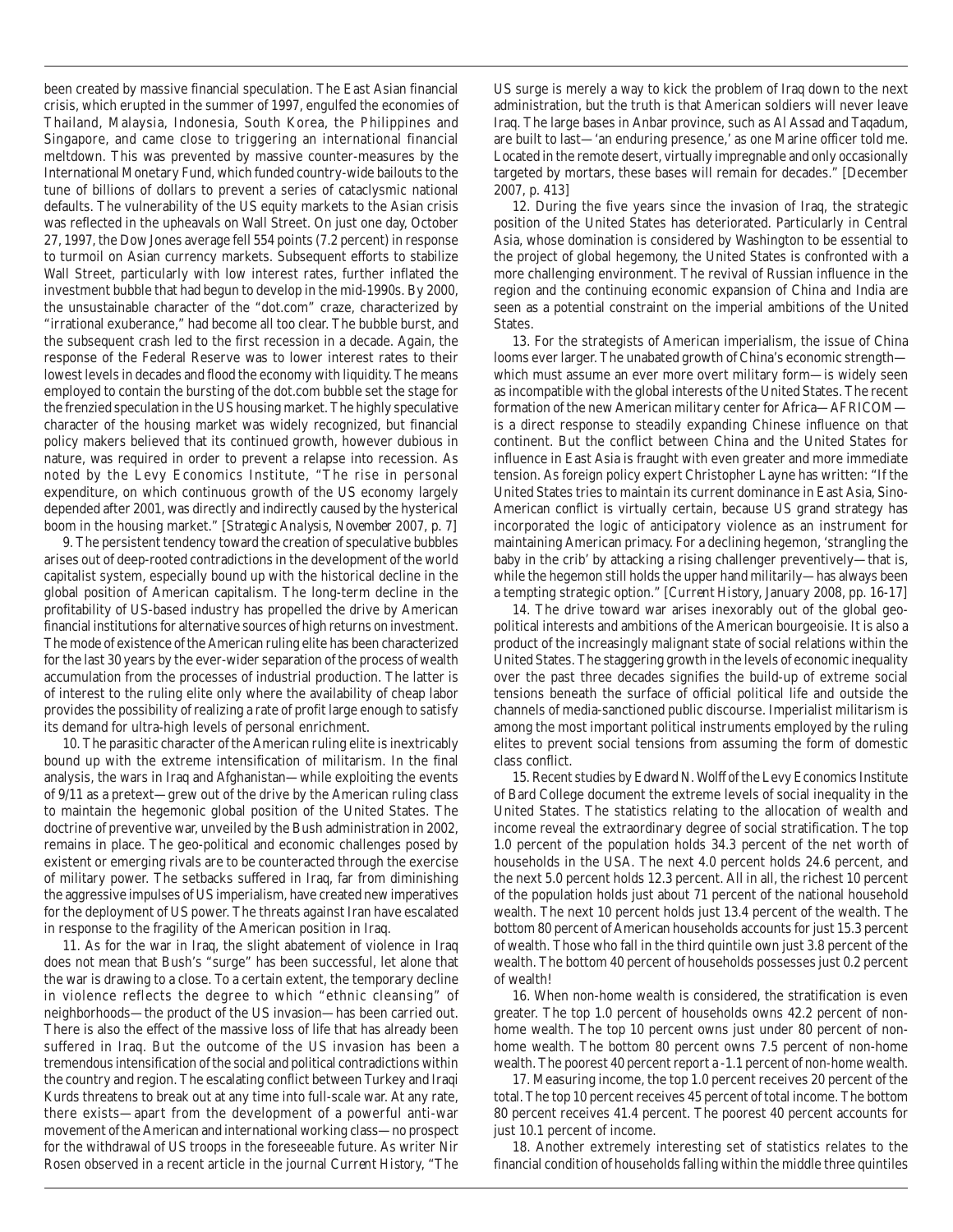(80-60, 60-40, 40-20). Their homes account for 66.1 percent of their personal wealth. Liquid assets account for only 8.5 percent of their wealth. Investment instruments (stocks, securities, trusts, etc.) account for only 4.2 percent. These figures make all too clear the extent to which the financial position of the middle three quintiles depends upon home valuation and the general condition of the housing market.

19. This fact makes all the more significant the sharp rise in the indebtedness of these sections of the working class and middle class. In 1983, the debt to equity ratio of these sections was 37.4 percent. By 2004, it had risen to 61.6 percent. In 1983, the debt to income ratio was 66.9 percent. In 2004, it had risen to 141.2 percent! In 1983, the mortgage debt on the homes of these three quintiles was 28.8 percent of house value. By 2004, the debt level had risen to 47.6 percent.

20. One last set of statistics: In 2004, according to Wolff, "the richest 1 percent of households held about half of all outstanding stock, financial securities, trust equity, and business equity. The top 10 percent of families as a group accounted for about 80 to 85 percent of stock shares, bonds, trusts, business equity, and non-home real estate. Moreover, despite the fact that 49 percent of households owned stock shares either directly or indirectly through mutual funds, trusts or various pension accounts, the richest 10 percent of households accounted for 79 percent of the total value of these stocks, only slightly less than its 85 percent of directly owned stocks and mutual funds." ["Rising Trends in Household Wealth in the United States: Rising Debt and the Middle-Class Squeeze," June 2007, p. 25]

21. What are the political implications of these statistics? The extreme stratification of American society over the last three decades is rapidly approaching the point of open and violent class conflict. The sclerotic American political system, administered by two political parties that serve as instruments for the implementation of the interests of the ruling plutocracy, is organically incapable of responding in any sort of credible, let alone progressive, manner to the demands of the people for significant social change. In the final analysis, the demand for social change, even of a reformist character, runs up against the unyielding determination of the ruling elite to defend its wealth and social privileges.

22. The stolen election of 2000—as the SEP and the *World Socialist Web Site* warned at the time—represented a historical milestone in the degeneration of American democracy. The willingness of the Democratic Party to accept the theft of the election demonstrated that no substantial section of the American capitalist class retained a compelling interest in the defense of the traditional institutions of bourgeois democracy. All that has occurred since the election has substantiated that judgment. The wholesale violations of democratic and constitutional principles carried out under the cover of the post-9/11 "war on terror"—in which both the Democrats and Republicans are complicit—represent ever more brazen preparations for dictatorial forms of class rule. These are not aberrations, but arise out of a deepening social polarization that is ultimately incompatible with the maintenance of the traditional forms of American democracy. It should be taken as a warning that the procedure of "enhanced interrogation"—i.e., torture—is an English translation of a procedure that Hitler's Gestapo called "verschärfte Verhemung."

23. Regardless of who is ultimately nominated by the bourgeois parties and elected president, the logic of social and political developments is leading inexorably toward an intensification of class conflict. Moreover, the protracted deterioration in the social position and living standards of the working class, its ever-decreasing share of the wealth of society, and the unrelenting intensification of its exploitation by those who own and control the means of production have laid the foundations for a profound change in the political orientation and allegiances of the working class. Those who fail to see or who even deny that the profound changes in economic life over the past 30 years have left deep marks in the social consciousness of the American working class expose not only their demoralized skepticism, but also their ignorance of history. Indeed, the absence of open social and class conflict during the past quarter century stands in sharp contradiction to the general pattern of American history.

But this prolonged period of social quiescence, rooted in a complex and exceptional interaction of national and, above all, *internationa*l economic and political processes, is now drawing to a close. The central task of the Socialist Equality Party in 2008 is to prepare in all aspects of its work theoretical, political and organizational—to meet the challenges posed by the eruption of class conflict.

24. A critical element of this preparation is the review of the lessons of past periods of revolutionary upheaval. This year marks the fortieth anniversary of 1968, a year that was characterized by explosive struggles internationally and in the United States. The events of that year set into motion a protracted period of international revolutionary struggle and intense class conflict within the United States. Significantly, the political eruptions of 1968 were first anticipated and then developed against the backdrop of increased strains in the world economy. The devaluation of the British pound in November 1967, followed by the March 1968 instability in the European gold market, presaged the 1971 breakdown of the Bretton Woods system upon which the post-World War II reconstruction of international capitalism and the dominant role of the United States was based.

25. Let us briefly review the main events of that year: In late January, the government of North Vietnam launched its historic "Tet Offensive," which utterly discredited the claims of the Johnson administration and the Pentagon that the United States was winning the war. Secretary of Defense Robert McNamara resigned and a ferocious internal struggle erupted within the administration over its Vietnam policy. Also in January, the arch-Stalinist Antonin Novotny was replaced as premier of Czechoslovakia by Alexander Dubcek, setting in motion what was to become known as the "Prague Spring." In February, Lyndon Johnson narrowly defeated Sen. Eugene McCarthy in the New Hampshire primary, an outcome that was interpreted as a major political defeat for the incumbent president. In March, Sen. Robert Kennedy announced that he would challenge Johnson for the nomination. Two weeks later, Johnson announced both his willingness to enter into peace talks with North Vietnam and his decision not to seek renomination. On April 4, Martin Luther King was assassinated in Memphis and riots erupted in cities throughout the United States. In May, the violent suppression of student protests at Paris' Sorbonne University led to a general strike of the French working class that paralyzed the DeGaulle government and brought the country to the very brink of social revolution. On June 5, Sen. Robert Kennedy was assassinated in Los Angeles. In August, the Democratic convention in Chicago was besieged by anti-war protests, which Mayor Richard Daley sought to suppress with police violence. During the same week, Soviet tanks entered Czechoslovakia and restored hard-line Stalinist control. In November, Richard Nixon was elected president.

26. The events of 1968 marked only the beginning of a massive upsurge of global class struggle, which persisted for nearly a decade. On every continent mass struggle was the rule, not the exception. The most significant feature of that period was the parallel development of revolutionary movements in both the less developed and advanced capitalist countries. Pre-revolutionary or revolutionary conditions arose in Bolivia, Chile, Argentina, Italy, France, Britain, Portugal, Greece, and Spain. Within the United States, the dominant force in social struggles during that period was not the students, but the working class. With the exception of 1973 and 1976, the number of workers involved in major strikes never fell below one million between the years 1967 and 1979. In 1970 and 1971, the number of workers involved in strikes was 2.4 million and 2.5 million respectively. In Britain, the strike of coal miners in 1973- 74 forced the resignation of the Conservative government of Edward Heath.

27. What then accounted for the survival of the capitalist system during this period of tumultuous social struggles? On the political front, the principal reason for the survival of capitalism is to be found in the counterrevolutionary policies of the Stalinist and social democratic governments, parties and trade union bureaucracies, which did everything in their power to sabotage the revolutionary struggles of the working class.